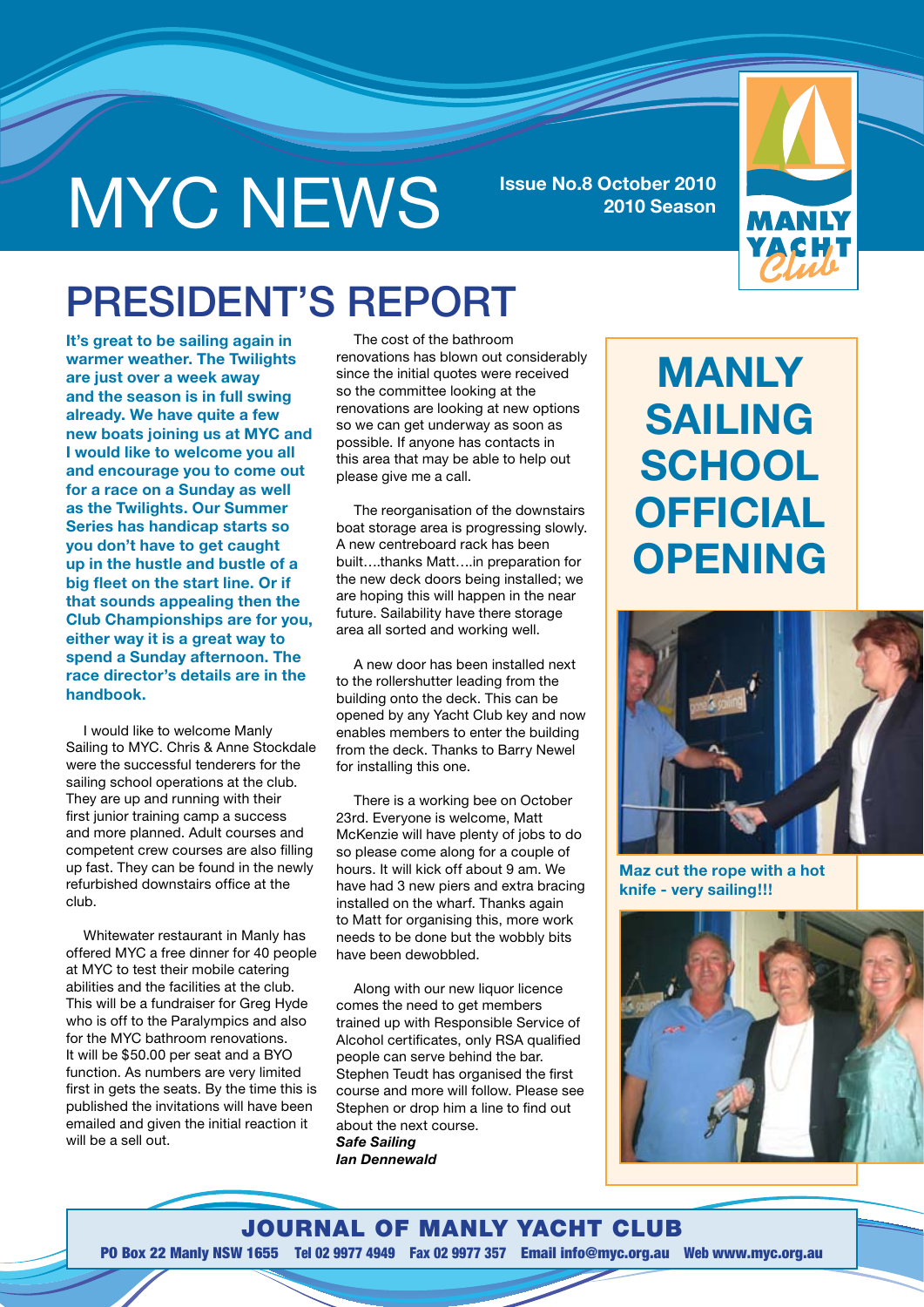## club championship

## OFF TO A *FLYING* START

**There's not too many better places to spend a perfect September Sunday afternoon than on Sydney Harbour with a tiller, wheel, sheet (or beer, if you're really lucky) in hand and a nice building nor-easter blowing in your ear.** 

 Accordingly, there were many smiles and lots of chatter back at the clubhouse after the first race of the Club Championships which saw eight boats in div 1 and six in div 2 face the starter's gun. PRO Peter Bennell, who I'd like to just say is one of MYC's most valuable living treasures, got the two yacht fleets off to a great start on the NE course. The Div 2 contest saw Cheap Thrills round the pink MYC Wharf mark first with Melody and a wheel-less Runaway Taxi in hot pursuit. A quick gybe at the bombie cardinals saw Melody's crew of Ivana, Vic and a big, ugly bloke with a mo slot into some nice pressure under Dobroyd Head and pull away from their fleet, which had found a hole off Kilburn Towers. Finally the nor-easter filled in and both divisions got a good ride down to Balmoral under spinnaker, with Wild Life and Copernicus leading div 1 and hauling in the div 2 stragglers.

 The beat to Cannae Point YA proved rather tactical with a large run-out tide, with the boats that sailed all the way to the starboard layline doing the best. The middle bunch of the div 1 fleet saw some close racing between Two Can, Pam, Kaotic and Shear Magic before the run down to Taylors Bay YA. By then the frontrunners of that division had edged past Melody and Cheap Thrills, who were running square under spinnaker with about a boat-length between them as they passed the Sow and Pigs.

 Greg Wilkins's new Archie 32, Esprit, looked sensational under its big, red assy but it was a day for running square and she couldn't catch the Radford 12, with its special guest ''designer crew'', or the elusive Etchells. Once again the run-out tide proved important for the final beat to the finish for div 2. Melody did one long port-tack leg over to Bottle and Glass Point, following Copernicus and Wild Life, and this seemed to be the right way to go (did anyone short tack up the Mosman shore???).

Up the back of the fleet, Eos was entertaining some ''budding'' sailors who had joined the crew for the day, with Penny Meakins later reporting: ''We took a crew of two



**New mother Vic Silk abandoned her bub for a day on Melody in the opening event of Club Champs. Notice how Barry Miflin and his merry men on Cheap Thrills are overtaking to leeward like true gentlemen.**

lovely ladies who were absolute newby sailors, and one stated afterwards [upon hearing the results, one presumes] : 'No!?! What was our results? Second to last? What's a spinnaker brace? Was that that rope I kept holding attached to the sail???? Sailing language equals double dutch ... but I know what tack and jig is now!'.''

 The race results can be found on the website, and if you look at the corrected times in div 1, the spread is pretty good for the first race of the season. It could be that Kaotic, which has been bumped up to div 1 this season, could be the boat to beat again this year. And in div 2, it seems Matt's decision to remove Runaway Taxi's wheel to give the helmsman better feel has already paid dividends.

By the way, Cary Budd, the MYC training officer, wasn't out on the course but he was thinking of the rest of us: ''I haven't found a spot on a boat for the series but I was thinking of the race while I helped celebrate a friend's birthday by dining at Echo on the Marina near Roseville Bridge, drinking 10-yearold reds as the tide slowly drifted out over the course of the afternoon . . . '' Poor him. If anyone can offer Cary a spot, I'm sure he'll bring his own red. See you next race, Jim.

#### **Repair work at MYC**

*Thanks to Building and Construction director Matt MacKenzie, and the MYC Board, for arranging the much needed repair work on the MYC wharf, which was carried out by 'Harbour Constructions'. Colin.*



**2**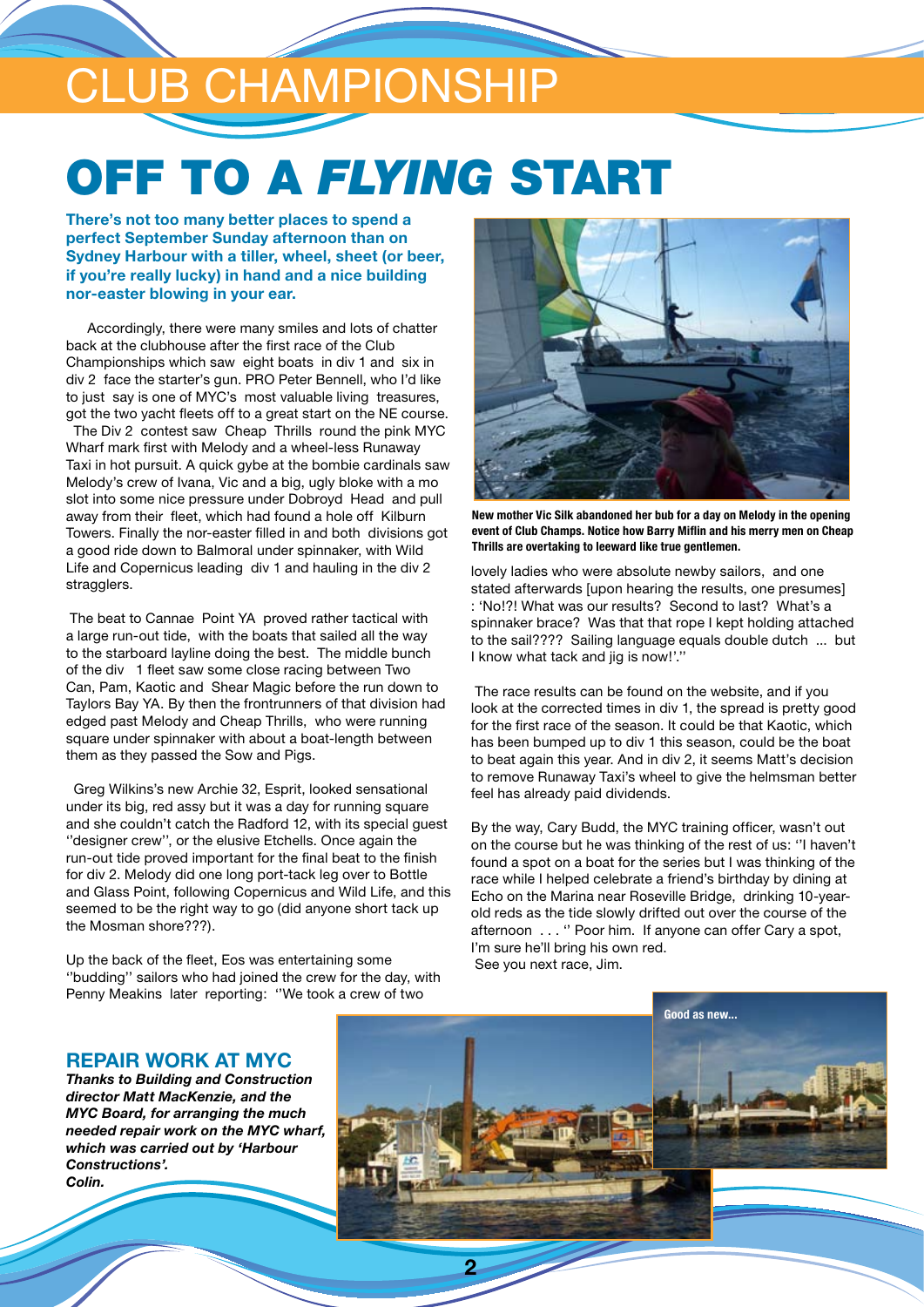## The most fun you can have on water

### **Sunday November 7, 10am – 4pm**

**Our annual Try Sailing Day is coming up again on Sunday November 7. It's great to invite more people to give sailing a go and show them it's the most fun you can have on water, so please help make this our most successful open day yet.**

### **How can you get involved? Before Sunday November 7:**

Invite your family, friends, neighbours, colleagues to come along and try sailing

Details on http://www.myc.org.au/tsd/tsd.shtml

Distribute flyers – in letterboxes in your street, at your local cafe, anywhere you can think of (will be available at MYC clubhouse from mid-October) Help organise the day

### **On Sunday November 7: Volunteer your boat to take people out sailing**

Volunteer your time – crewing on yachts and dinghies, setting up, meeting and greeting, manning the registration desk, on the BBQ, in the shop, giving demonstrations, spruiking MYC, raving about sailing – whatever you like!

Everyone is welcome and we'll have Sailability dinghies, Manly Juniors, (hopefully) lasers and lots of yachts to take everyone out on the water.

Sailability and our sailing school Manly Sailing are getting involved, so please contact *Helen Buckland on 0410 353 296 to offer your support.*

*(Please note: children under 18 years must be accompanied by a parent or guardian).*

**After a fantastic trip up North with what seemed like the great majority of Manly Yacht Club and a long delivery home, Manly Sailing School opened for business downstairs at the Yacht Club on October 1st.**

We've had a great start to the season kicking off with a Kids Sailing Camp during the

October School Holidays. We had fourteen kids between the ages of 7 and 12 setting sail in the Manly Juniors and Pittwater Juniors for three days, and there were some great sailors amongst them, some showing







huge potential and signing up to come back for our 8 Week Kids Sailing Program which starts on October 23rd.

If your children would like to get into Sailing then sign them up for the program which is held on Saturday mornings. The weekend activity is an ideal way to keep your kids involved in a regular structured sporting activity. The structured certificate scheme follows the Yachting Australia Get into Small Boat Sailing Syllabus and as an accredited YA Training Centre we will be providing for beginners as well as for kids who have sailed before. All you have to do is drop your kids off – we'll take care of the rest - parents who do want to stay and help out will be welcome to do so. The course runs from 9.30 – 12 each Saturday morning until mid December.

On the Adult side we have started Beginner courses with Intermediate courses to follow next week. We have a lot of local interest as well as some students coming from a little further afield.

On the Racing front we have some exciting opportunities for students and club members; this season we are offering crew places on an Open 60 'The Stick' for the Gosford Lord Howe

Race and the Sydney to Hobart. Crewing for either race will involve training days beforehand so get in quick to reserve your place.

Manly Sailing will be running a Crew Board each Race Day and during the Twilights, we have had a lot of enquiries already so if you are looking for crew call Anne on 0414 209269 and give her your name and number and she'll try to place a crew member with you – or just check out the board outside the Manly Sailing Office on Race Days.

We are delighted to be the official sailing school for Manly Yacht Club and hope to support the club by providing crew both young and old to support our fleet so tell all your friends to Get Out on the Water this Summer with Manly Sailing *Anne & Chris* 

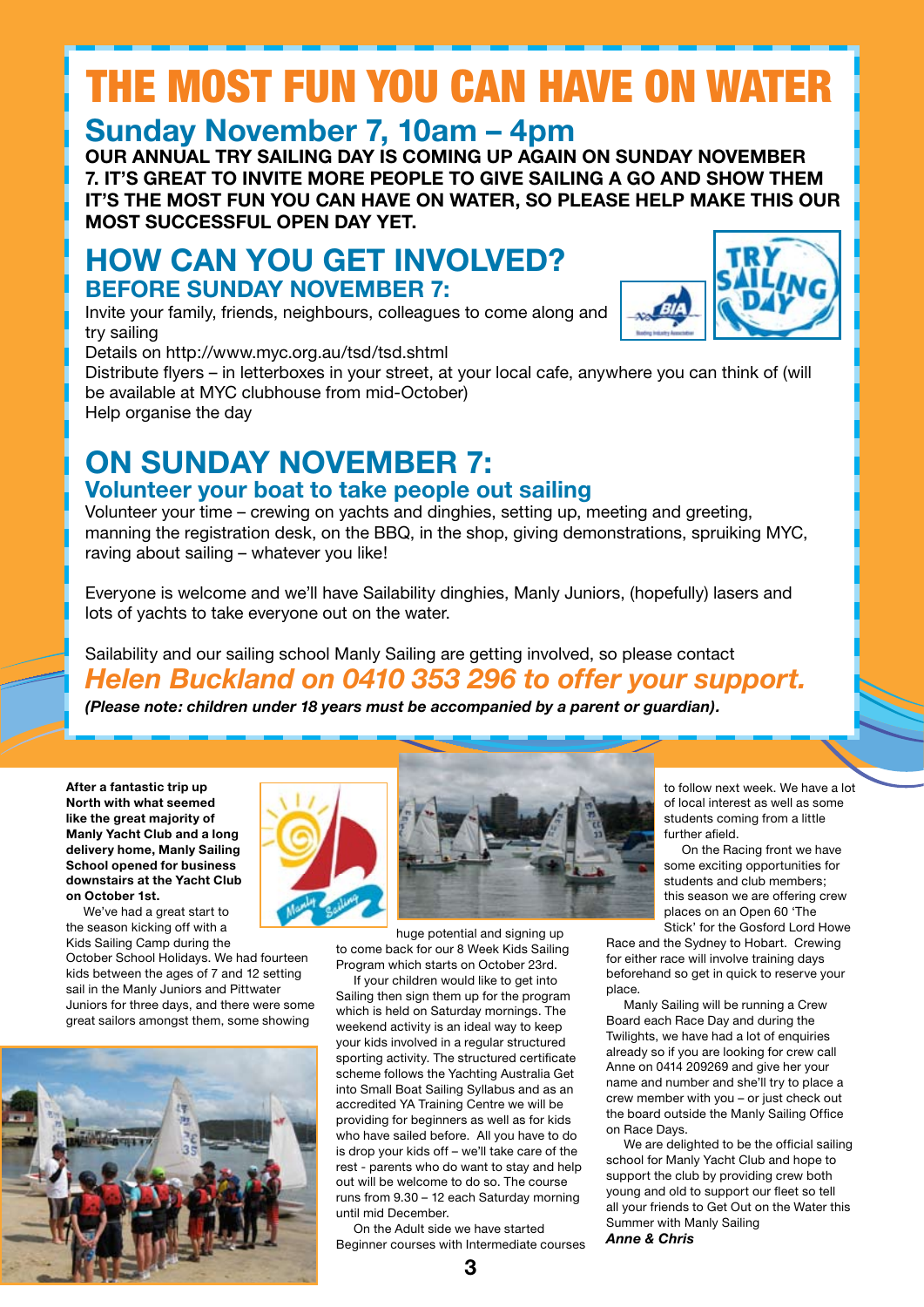### CLUB CHAMPIONSHIP





Brian Wilson test drives his next boat choice - a Volvo 60

Quote of the Month **"Once we rounded the Lion Island mark and I saw Eos I knew that we were doing really badly."** *Lion Island Race 2010.*

### **AUDIT DAY 2010**

#### **Well, if nothing less, we are good at picking the weather for the days we carry out our audits at MYC.**

Our crystal ball, when the date for the audits is selected to fit into the MYC seasonal programme, is always clear nine months ahead. Somehow something gets a bit mixed up in the handbook on the way to the publisher and the chosen date does not always come up trumps with nice fine sunny days so that the audits can be carried out under ideal conditions. Whatever happened to that long range weather forcaster, Indigo Jones? Bring him back!

None the less we managed to pass 32 boats by Saturday 4th September afternoon which wasn't too bad considering the conditions.

Thanks to all members who turned out and also congratulations for presenting boats which, in most cases, were ready for the auditors with gear correctly laid out, in good condition and where necessary items were well within the limits of expiry dates. Some boats did overlook the fact that there are expiry dates on things such as fire extinguishers, flares and contents of the medical kits. Please make sure these types of items are checked regularly to ensure their compliance.

It must be pointed out that not all members bought their boats out for the inspection on the 4th which means some of the auditors will be required to give up their time again to attend to those boats. In some cases this absence was excusable as the owner or representative was not in Sydney and the Club was advised but some others just weren't bothered. Unfortunately these boats will be asked to pay a fee of \$20 for their neglect.

Many thanks go to all the auditors for giving of their time and assistance and ensuring that the day progressed smoothly.

Lets hope as a result we members will all enjoy a summer of racing and safe sailing at Manly Yacht Club. *Bill Spence*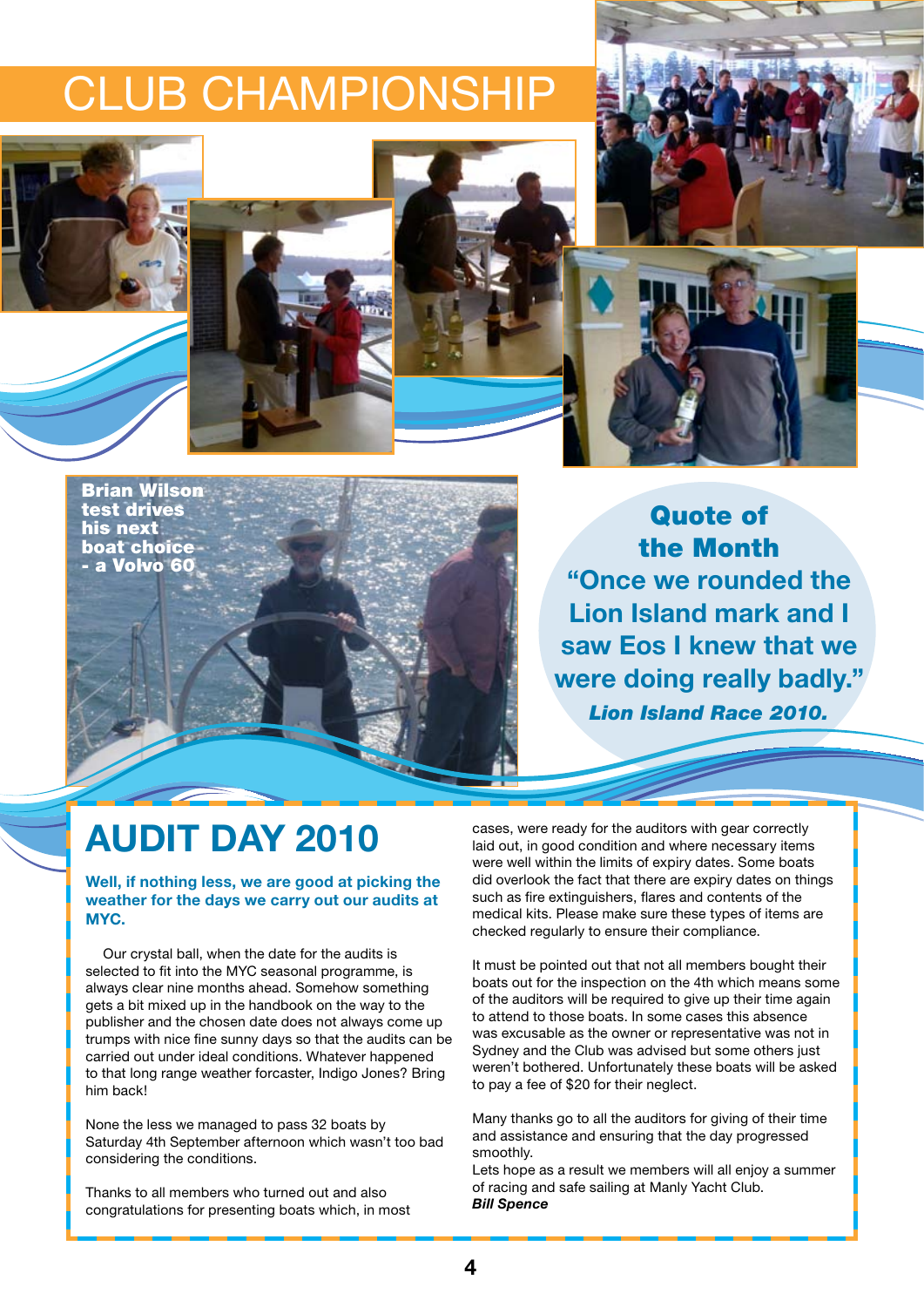### summer series **'When the Chameleon Turns Green.'**

'Broken Light Over The Dark Void' was the title I gave to one of my entries in the MYC Art Show of 2003. It illustrates my fascination with the delicate balance of forces, which rule the universe, as symbolised by the humble arrow. Now this might explain my obsession with www.seabreeze.com. au . It starts a week prior to each MYC race day and at every available opportunity the wind graphs are carefully scrutinised for any metamorphosis in the sailing conditions. Race 1 of the 2010 Hempel MYC Summer Series was no exception, but the indicators were not good for wee 'Bokarra', with the pointers barely tipping yellow and mostly in the woeful red. True to the forecast it took us 12 mins to cross the start line, but Margaret and Carmel were magnificent in stoically persevering with our quest to Clark Island and back, via the dreaded Middle Harbour. Alas we encountered a sailing 'Black

flapping as swells nudged us nearer and nearer to the Gowland Bombora. Powerful forces



**'Broken Light Over The Dark Void'.**

were evident, as we were inextricably drawn to the breaking waves. Time to turn the outboard motor on and head, rather ingloriously, back to our mooring.

Dispite our poor result in race 1 there's always something special about sailing on our beautiful harbour and we're still undaunted by any future challenge set by the MYC SS. Bring on the 13 mark course 4, or even the marathon, but only when 'The Chameleon Turns Green'. *Colin Cameron.*

Hole'. (The Sound in dead air.). Our sails were lifelessly

### New recruits hit the ground running!

**At the beginning of every summer, Sailability sends out a signal for new volunteers. It's very exciting to see who responds, what their skills are, and how they'll fit into the team.**

This year we're delighted that some of our rookies have experience working with disabled people, and many have

sailing skills. Those who don't are willing to learn, and our Orientation and Training Days saw a good turnout of enthusiastic



volunteers who were soon rigging and taking to the water under sail and under power. They've already been back to use their new skills on regular sailing days, making a valuable contribution to our success.

With a growing emphasis on Training and Compliance, the YA and Sailability



NSW are running train the trainers courses, starting with Safety Boat Operators. Peter Singer and Jude Cole were nominated as Manly's representatives, and have spent a day at

> Penrith Regatta Centre, and will spend another three days at the Narrabeen Centre, to pick up competency certificates in what is required to run a safe sailing

day. This is a good refresher and welcome practice, and reinforces our belief that at Manly we are in pretty good shape.

The Razzle Dazzle fundraiser for Greg Hyde was well supported with over \$1500 donated at the

door. It was fun to see sailing people from the peninsular kicking up their heels and joining in the entertainment. Please support ongoing events for Greg as there's still a very long way to go! This December



marks Sailability's 15th Birthday. We trust Jean Hay will be blowing out the candles on our Race Day Sat 4th. Jean has been an influential supporter since day one, and we're delighted she has accepted our request to be our patron. *Jude*



**5**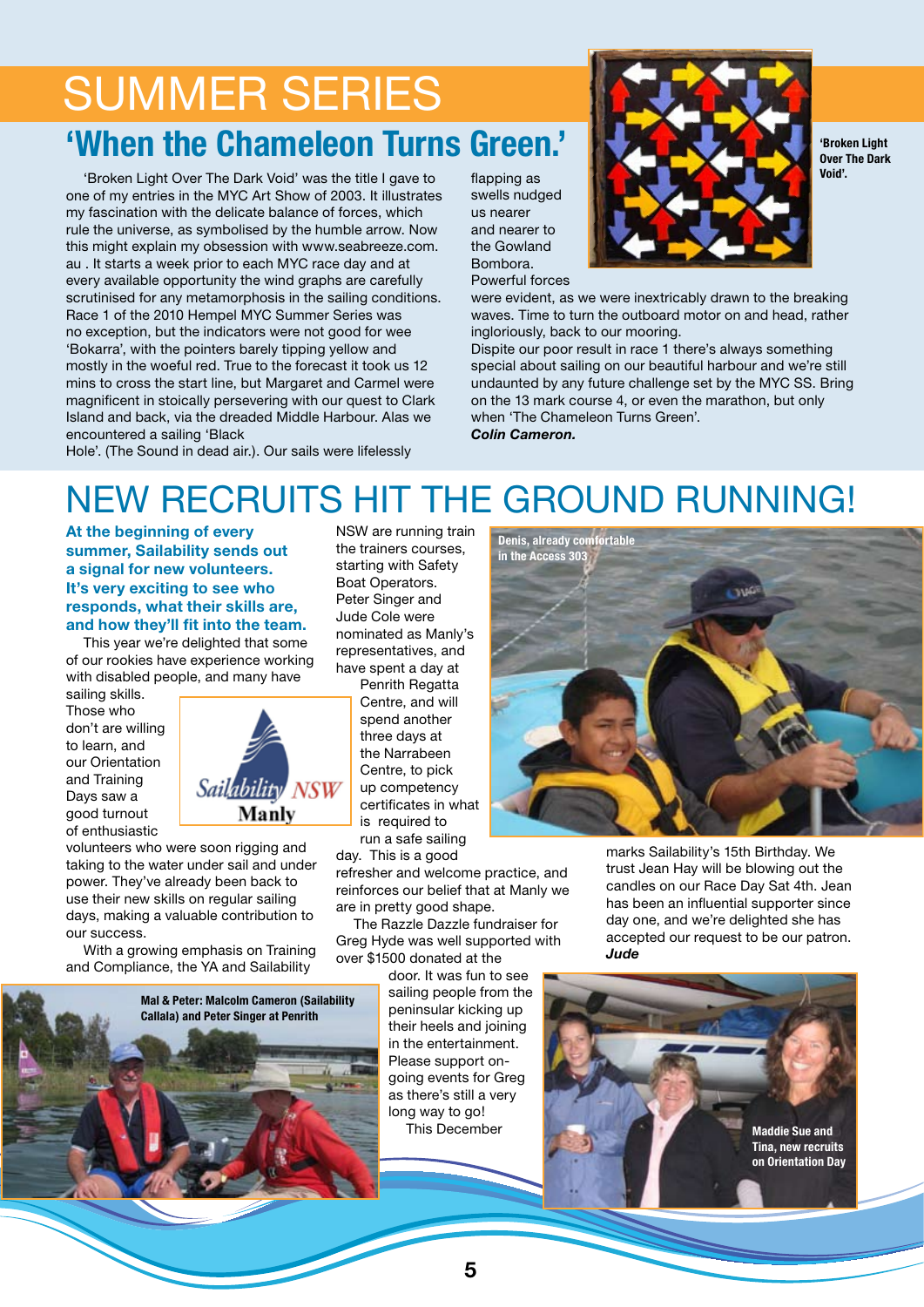

whitewater restaurants fresh, imaginative style showcases Manly at its very best, with its mouth watering modern Australian menu, elegant, relaxed ambience and superb beach front location, on Manly's foreshore. This award-winning restaurant is the perfect place to enjoy an intimate dinner for two, a corporate lunch or fine dining experience with friends.

Whitewater would like to invite all Manly Yacht Club Members in to enjoy our new Spring Menu, you and your quests will receive 25% off the total bill up to \$50 value. conditions apply

MANLY'S FRESH DINING EXPERIENCE

www.whitewaterrestaurant.com.au For Reservations call 02 9977 0322

### **Whitewater Restaurant sponsors MYC and Sailability**

**Manly's award winning whitewater restaurant is our latest sponsor of MYC. On Wednesday 27 October Whitewater are catering for a 3 course dinner at Manly Yacht Club. All money raised from ticket sales will be donated equally to Greg Hyde to assist with his Paralympic Campaign and to the MYC restroom renovation. Contact Sorrell on 0432 901 125 for details.**

## **unexpected sightings...**

Jenny and I decided to go to Lake Eyre and look at it full of water, a sight rarely seen by human beings I have been told. We flew in a small, slow plane with propellors to a place called Marree, the nearest community to the lake. There to my surprise I saw an old timber building with a large sign proclaiming LAKE EYRE YACHT CLUB. I could not believe it. There was not a drop of water in sight and the lake was miles away.

At the first opportunity I went in and introduced myself as the chairman of the Decor Committee at Manly Yacht Club. " Ah" said the man in charge "what colour would you paint the walls?" indicating the bare fibro of the interior. Before I could answer he said "It doesn't matter anyway. We go out at the Council Clear Out and collect all the old paint tins with some left in.



The colour is left to chance. (now there is a idea for MYC). By the way we had someone else from Manly Yacht club in here a few minutes ago".

"Not a tall good looking red head?" I asked.

"Yes"

Well I knew Maz was going to Lake Eyre and as soon as I saw LEYC (which I did not know existed) I knew she would head straight for it, but I thought I might have beaten her to it. Wrong. Maz had already established cordial relations and secured one of their club burgees.

Marree consists of a Church converted to the Yacht Club, a service station with 'restaurant/ shop', a caravan park (we stayed there), a few houses,

the sad remnants of a long forgotten railway and the PUB. We went to the pub and there we met Maz and Graham esconced in outback luxury. The fact that we met was a pure fluke since we were traveling on different routes with different companies.

Jenny made contact with a lot of flies and mozzies at Marree and does not wish to return. *Brian Wilson*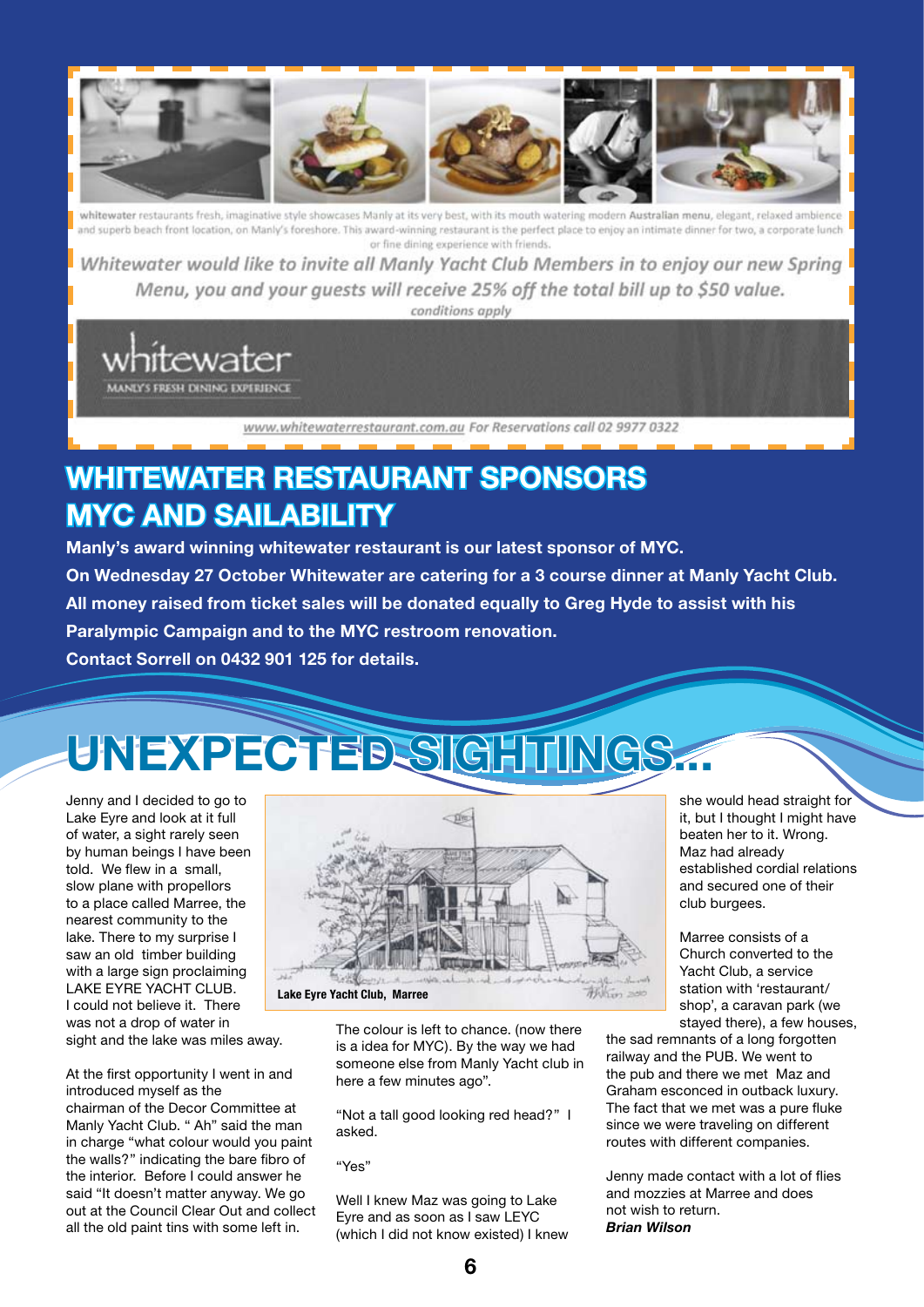### vice commodore's report

**Maz is away for a few months, so as Vice Commodore I'll be standing in her boat shoes for a while. One of my first actions as standing commodore was to correct the record with regard to Julie Hodder's appointment as commodore of MHYC, which had been reported as Australia's first female Yacht Club commodore. We all congratulate Julie on her appointment, which is an excellent one, but let's not forget that for some years MYC has had a female commodore that regardless of her gender, is doing a great job. So thanks Maz, you've earned your holiday have fun and hurry back!**

This week I also attended the SASC flag officers dinner, in their marvellous club house (there is obviously an advantage come working bee day to have your clubhouse of the same construction as your boats - but for better or worse we don't have a fleet of brick boats or a fibreglass clubhouse ). At the dinner, I chatted to Julie Hodder about the proposed Bear Cottage cup, which is intended to be a friendly annual competition between MHYC and MYC to raise funds for the Bear Cottage children's hospice. Plans for the first cup in March are due to be discussed in the coming weeks and I'd like to call for some volunteers that can help with both the on-water and fund raising organization.

Our racing season is now under way, and we had an excellent turn out for the first club championship, which was rewarded with beautiful weather and a great day's sailing in two full and competitive divisions. The numbers for twilights are looking good, but the entries for the summer series and offshore is a little down, so if any skippers feel the need for a touch more sailing, please contact the race directors for casual or late series entry. If it's crew you're lacking, then please contact Dave

Fairclough, who has taken on the crew coordinator role and the updated website is generating a steady flow of crew enquiries.

Also with regards to crew finding, our new sailing school Manly Sailing has undertaken to put up a white board outside their office with the names/contacts of crew and boats that need to find each other. The sailing school is now open for business and it was great to see this past week a flotilla of MJ's filled with happy kids. Training is an important aspect of our sport and vital to keep it

safe, fun and fast. As the summer sailing starts, we will see the usual influx of keen beginners of all ages looking to partake in twilights and weekend races. While on the rail learning is good, it's even better when

combined with some proper training, so please refer

your new (and

existing) crew to the sailing school. The intent with

the new school is to have much closer integration with the club, so they can provide a steady stream of trained crew and we can provide candidates and a destination for their students. We also have try sailing day coming up on November 7, so that should also give us an influx of crew and volunteers get the first pick!

The twilights will be starting just as this report is published, and we will have a few new boats and perhaps a few boats that are in need of some training themselves - or at least some reminders of some important rules and regulations: synchronize your watch with 1194; don't enter the start zone until 5 minutes before your start; stay

**7**

well clear of the ferries and don't try to cross them; when finishing

in the dark, shine a torch on your sail number; record your finish time. MOST IMPORTANTLY, we have a new rule to cope with the congestion when our start/finish area fills with anchored cruisers: If a "C" flag is displayed on the club's flagstaff, then a pink buoy will be laid and the start and finish line will be between the top triangle and the buoy. This does apply to the finish line as well, even though



there is a typo in 12.2 of the sailing instruction (see Maz needed a holiday), which says "start" instead of "finish".

Finally, since San Toy won't be sailing for some months and I'm sure you'll all want to see a commodore on the water (and because I want to get her picture in the newsletter (editor please)), Jan and I will be sailing our new boat Esprit, an Archambault 32 Grand Surprise Saga. This poor old boat, encumbered with her long name and fancy French styling, has an umbrella for a keel, rags for sails and a barnacle covered bottom, so despite a crack crew, any continuing poor results will not at all be the fault of the skipper.

#### *Greg Wilkins*